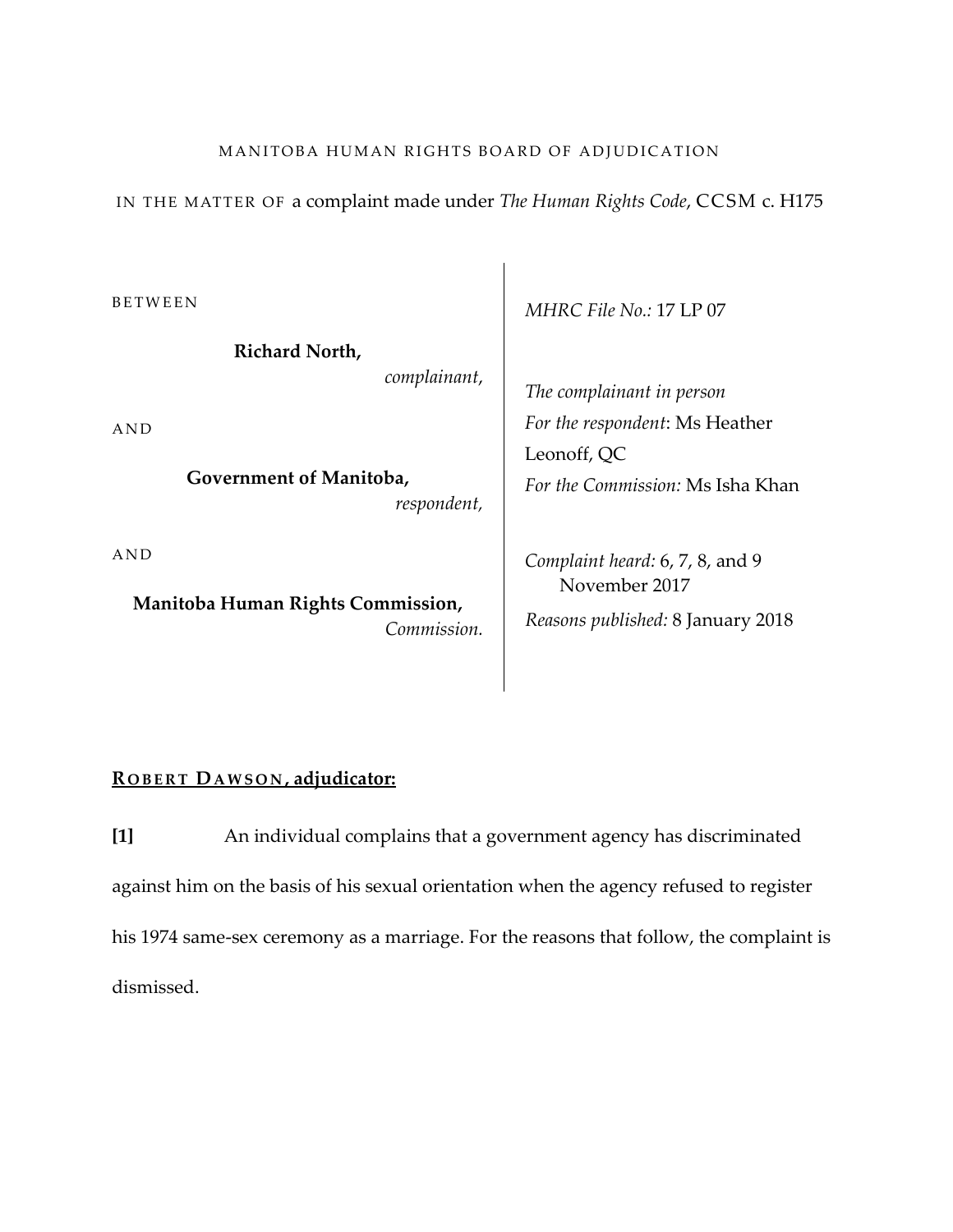# **Facts**

**[2]** The complainant is a homosexual man. In 1973, another man named Christopher Vogel and he wished to marry. At the time, Manitoba law required applicants for a marriage licence to apply in person at the government office today known as the Manitoba Vital Statistics Agency. The complainant and the man whom he intended to marry accordingly attended at the office. Their application was rejected on the ground that two individuals of the same sex could not marry, because the law defined marriage as the union of one man and one woman.

**[3]** However, Manitoba law provided an alternative to a government-issued marriage licence. A marriage could take place without such a licence after a church had published banns of marriage to which no one objected. A sympathetic minister of Winnipeg's Unitarian Church agreed to proclaim the banns of marriage for the complainant and Mr Vogel. No one objected. Accordingly, on 11 February 1974, the minister performed a marriage ceremony for the couple.

**[4]** The complainant and Mr Vogel then sought to register the marriage at what is today known as the Manitoba Vital Statistics Agency. The government office refused, because, as the Recorder of Vital Statistics wrote on 1 March 1974, "both parties to this event were of the male gender".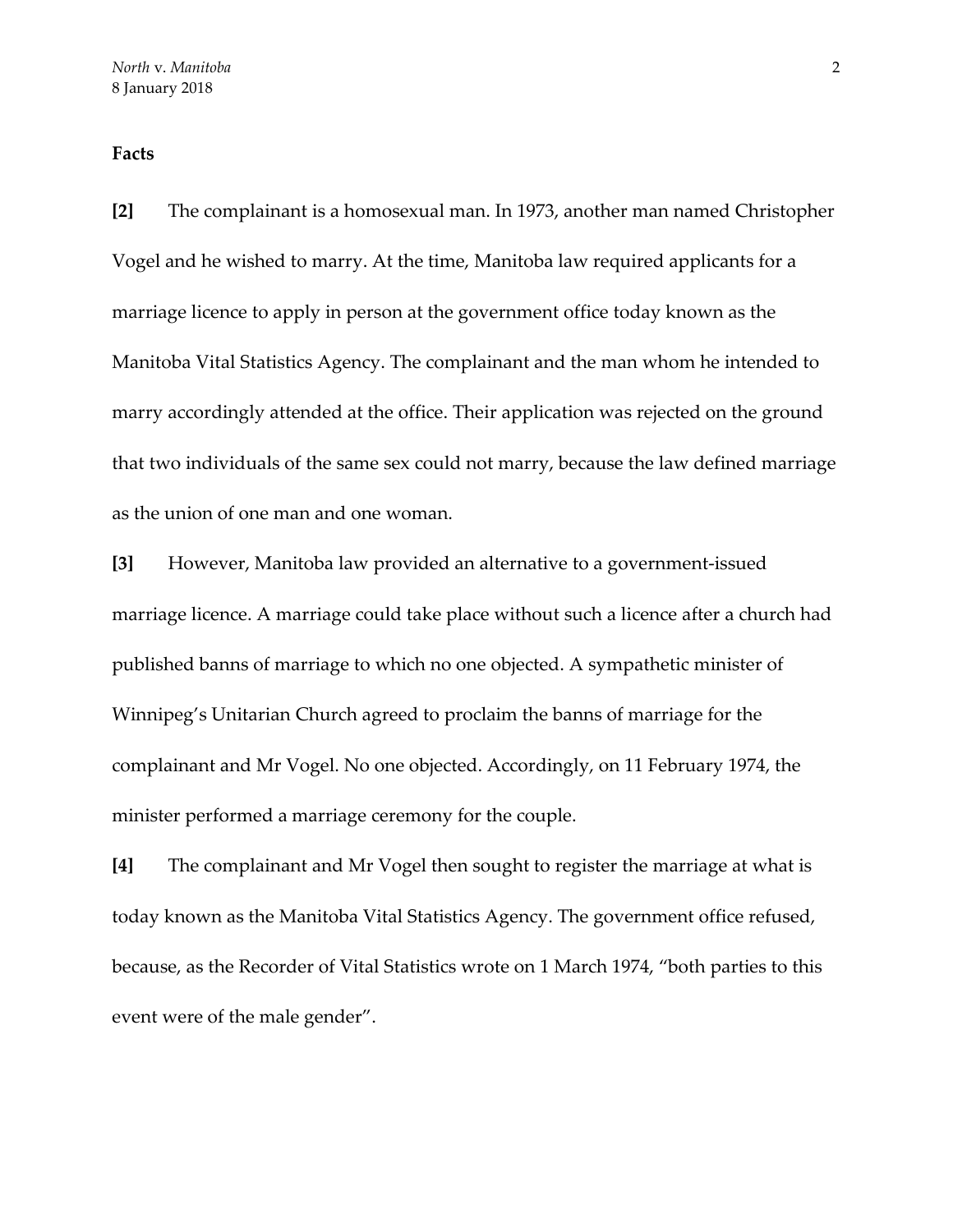**[5]** The complainant appealed the refusal to register the marriage, but Philp CJ (as he then was) denied the application: *North* v. *Manitoba (Recorder of Vital Statistics)*, (1974) 52 DLR (3d) 280 (MB Co Ct). The Chief Judge could not "conclude that the Legislature… [had] intended to recognize the capacity of two persons of the same sex to marry": para. 6. He went on, writing at para. 16 that

> I view it as self-evident that the ceremony performed on February 11, 1974 was not a ceremony of marriage, it was a nullity. There was nothing before the respondent [that is, the Recorder of Vital Statistics] to be registered….

**[6]** The complainant made no appeal from that decision of the Manitoba County Court.

**[7]** However, the slow evolution of Canadian and Manitoba law soon began. Manitoba's human rights legislation expanded in the mid-1980s to protect against discrimination on the basis of sexual orientation. In 2002, the Ontario Divisional Court first applied the Charter of Rights and Freedoms and reformulated Ontario law in order to permit same-sex marriages. In 2004, the Manitoba Court of Queen's Bench did the same in an application that the complainant's partner had made: *Vogel* v. *Canada (Attorney General)* (2004), [2005] 5 WWR 154 (MB QB).

**[8]** None of these reforms to the law, though, had any retroactive application to the 1974 ceremony of the complainant and Mr Vogel. When the complainant later renewed his request to what today is known as the Manitoba Vital Statistics Agency, the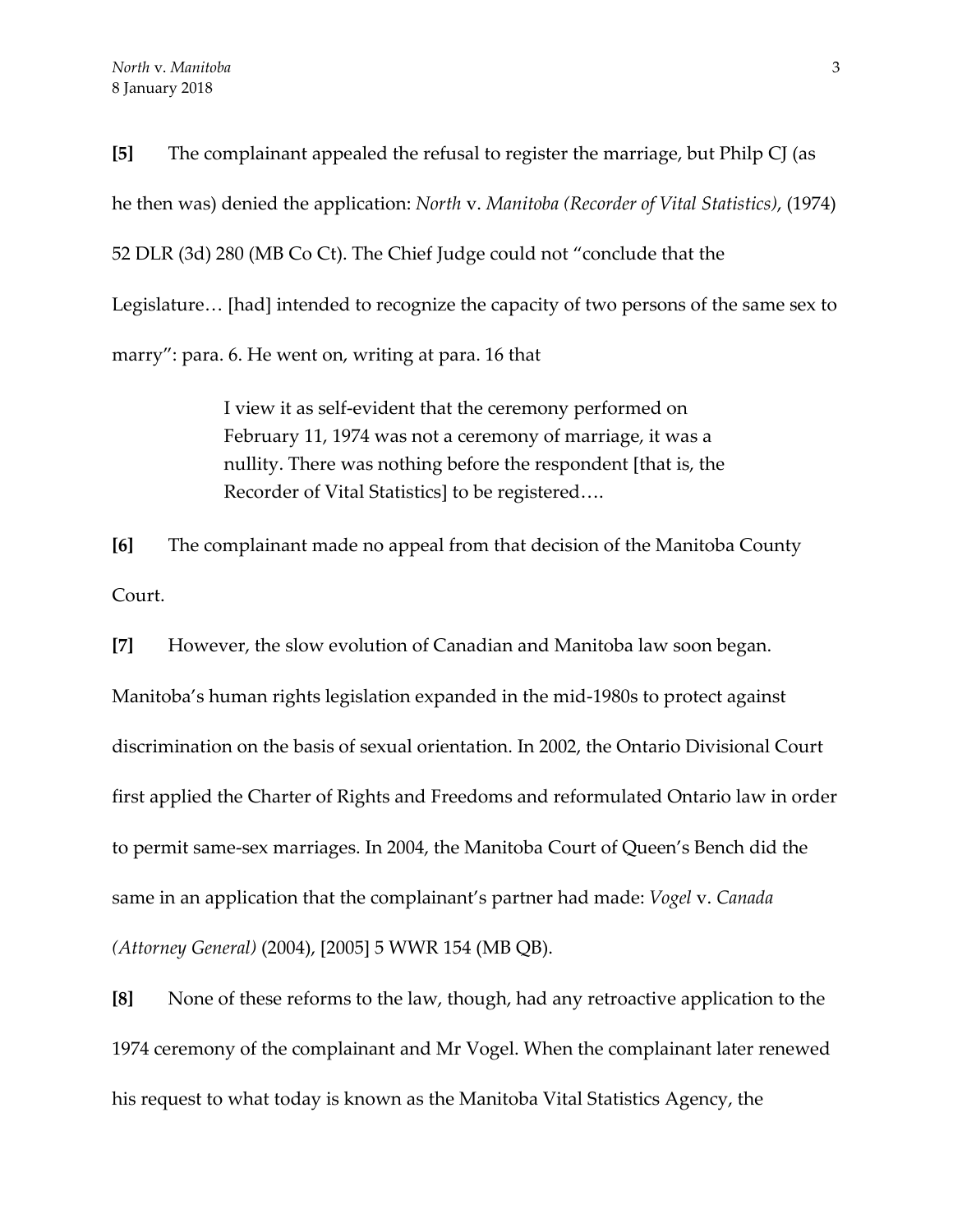respondent therefore continued to refuse to register the 1974 ceremony as a marriage. Going back to the 1974 decision of *North* v. *Manitoba (Recorder of Vital Statistics)*, the government agency found that there was nothing to register, because Philp CJ had declared the marriage ceremony to be a nullity.

**[9]** The complainant nevertheless persisted. Over many years, he wrote to federal and Manitoba politicians, including cabinet ministers, prime ministers, and premiers. Sometimes, the replies were slow, or they never came at all. Other times, the politicians proposed various ways in which to proceed. These options included a new marriage ceremony, registration of only the common-law relationship, arbitration, a special act of the Manitoba Legislature that would make an exception to the registration rules for the benefit of the couple, or a special federal act that would recognize the 1974 ceremony as a marriage. The complainant rejected or ignored all of these suggestions on the ground that he should have to do nothing extraordinary in order to have the Manitoba Vital Statistics Agency register his 1974 ceremony as a marriage.

**[10]** On 15 December 2015, the complainant filed a complaint pursuant to *The Human Rights Code*, CCSM c. H175. He alleged that the Manitoba Vital Statistics Agency has discriminated, and continues to discriminate, against him on the basis of his sexual orientation when it refused, and continues to refuse, to register his 1974 marriage.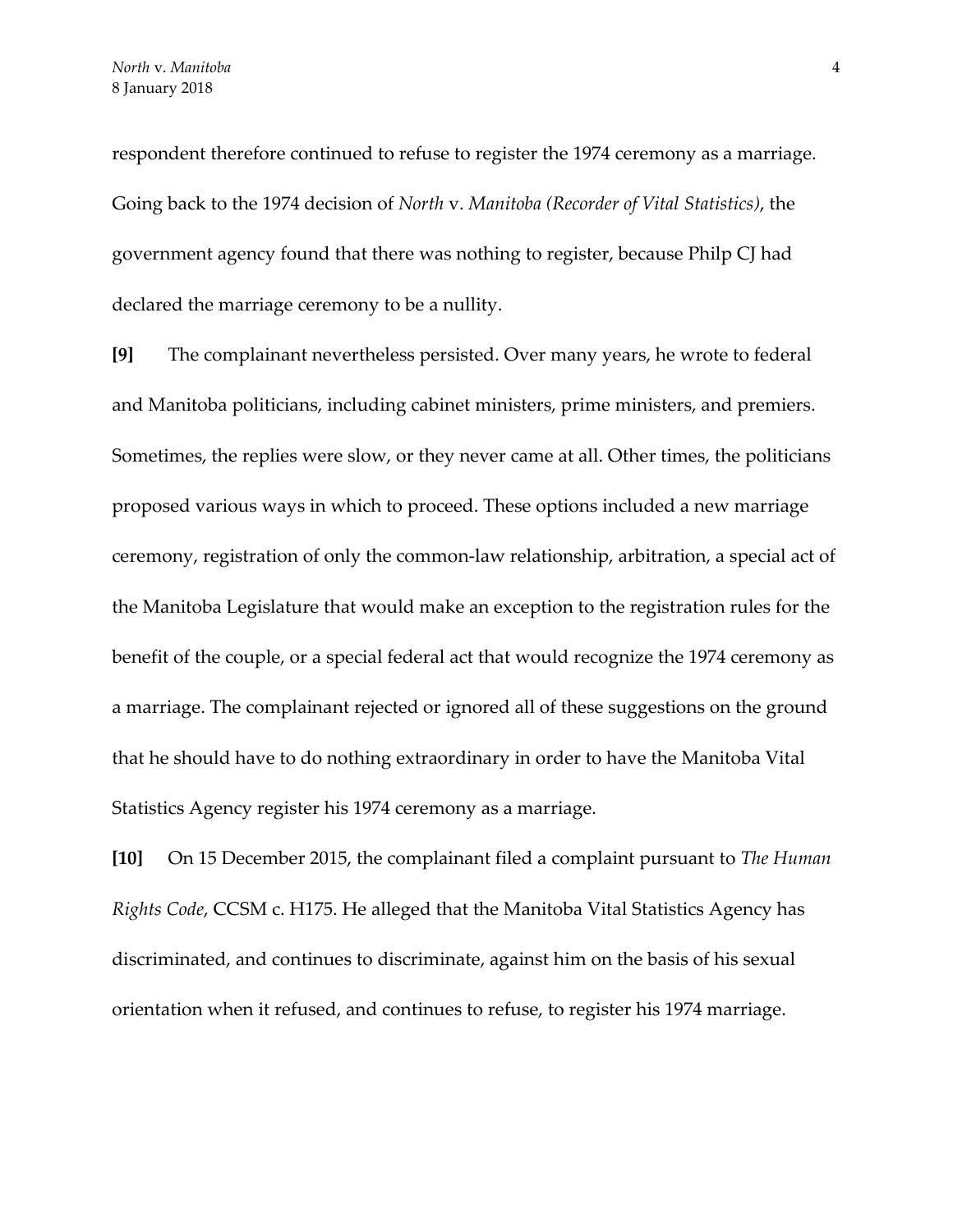**[11]** On 3 May 2017, the Chief Adjudicator designated me as the Board of Adjudication that would hear and decide this complaint.

#### **Procedural matters**

#### *Motion to amend the complaint*

**[12]** At the opening of the hearing, the Commission moved to amend the complaint. In addition to the complainant, the original complaint had listed all those other "same sex couples who were married in Manitoba prior to 2004" as a class of persons against whom the respondent had discriminated, and continues to discriminate. However, it appears that the complainant and his partner comprise the only same-sex couple who claims to have married in Manitoba before 2004. Accordingly, the Commission moved to delete the listed class from the complaint. Both the complainant and the respondent consented to the amendment. I therefore ordered that the complaint be so amended. *Objections to the Commission's documentary evidence*

**[13]** Throughout the direct evidence of the complainant and Mr Vogel, many documents were proposed as evidence in the cause. Most of these documents consisted of excerpts from newspaper reports or letters or e-mail messages that the complainant had himself sent to politicians. Another document was a photo of the complainant and his partner in or about 1974. Yet another document was a sheet that the complainant had complied, depicting a graphic that the complainant had selected and setting out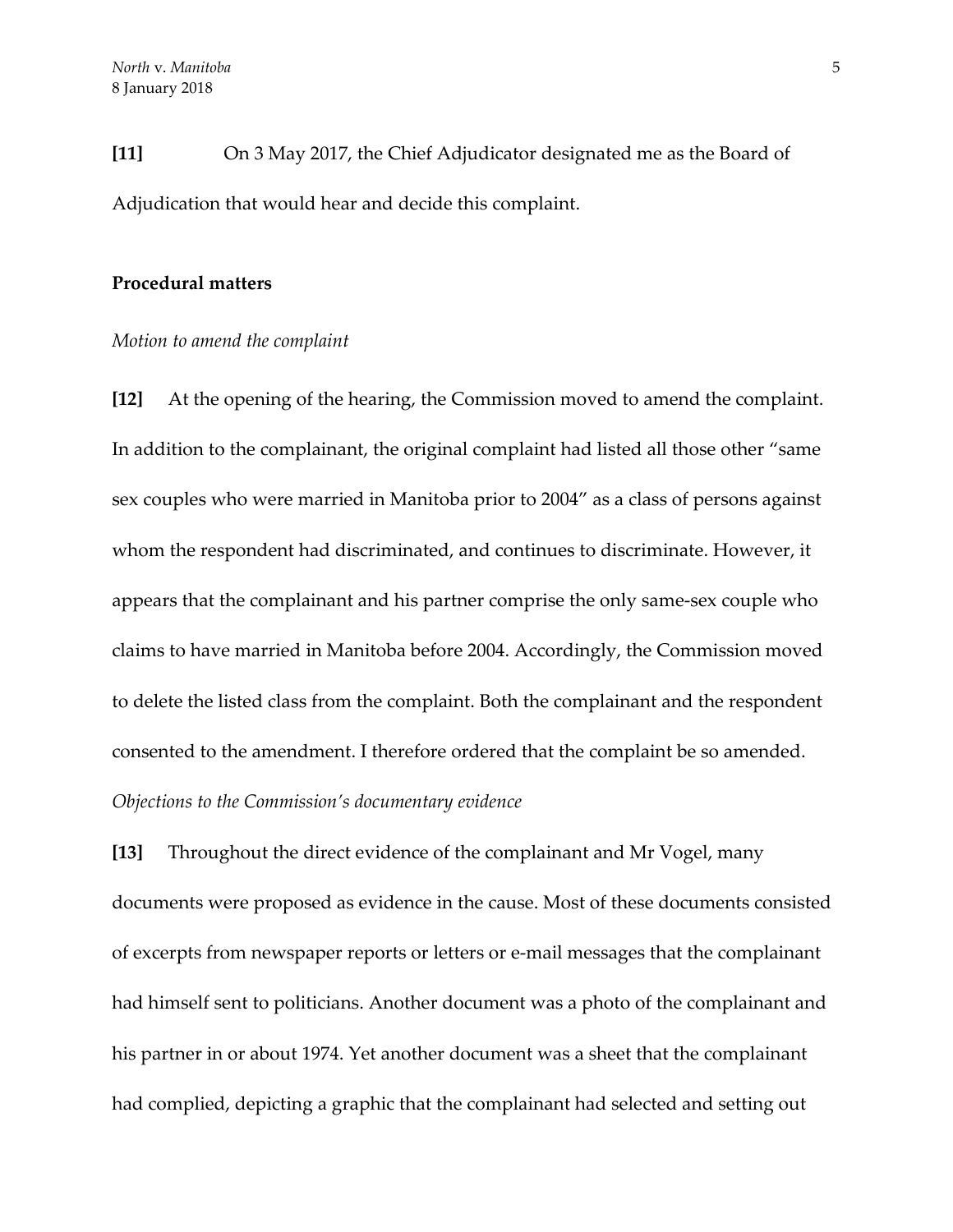quotations and excerpts from a newspaper article. The respondent objected to these documents, questioning their relevance and undermining their reliability as hearsay evidence. In addition, the respondent described them as self-serving. I nevertheless admitted the majority of these documents into evidence, relying upon the discretion that s. 39(2) of the *Code* extends to me in order to receive

> at the hearing such evidence or other information as the adjudicator considers relevant and appropriate, whether or not the evidence is given under oath or affirmation and whether or not it would be admissible in a court of law, unless the evidence is subject to any type of legal privilege.

**[14]** I disagreed with the respondent, which had characterized these documents as necessarily irrelevant. Based upon my grasp of the evidence at that point in the hearing, I allowed the documents in order to give the complainant and the Commission every fair opportunity to be heard. In the end, I have given little or no weight to these documents in coming to my decision.

#### **Submissions of the parties**

#### *The complainant*

**[15]** The complainant chose to adopt the position of the Commission and did not advance his own legal argument. However, during his direct examination, the complainant helpfully explained that he considers himself an ongoing victim of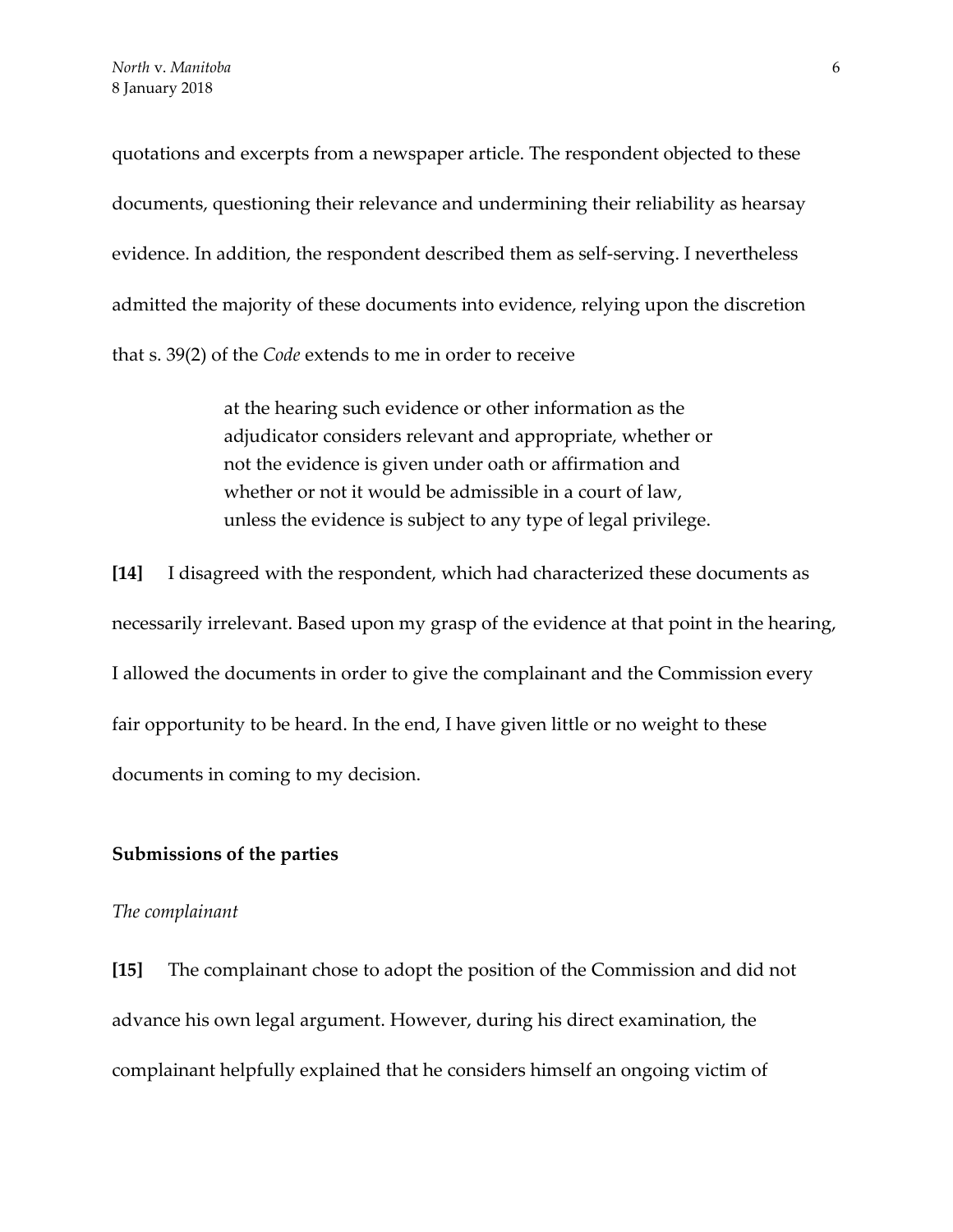discrimination by the respondent. In 1974, the complainant and Mr Vogel had participated in a marriage ceremony after publication of banns of marriage. They had satisfied all of the legal requirements in order to marry, except that they were two men. Without doubt, if they had been a heterosexual couple, the office today known as the Manitoba Vital Statistics Agency would have readily registered their marriage. Instead, only because the ceremony involved two men, the respondent had refused such registration. The complainant contended that the respondent has discriminated, and continues to discriminate, against him, and that he is therefore entitled to a remedial order against the respondent.

#### *The Commission*

**[16]** The Commission submitted that it is within the statutory discretion of the Manitoba Vital Statistics Agency to register the complainant's 1974 ceremony as a marriage. The law has evolved since 1974, and the Commission argued that the Manitoba Vital Statistics Agency must exercise its statutory discretion so as to reflect that evolution. In refusing to do so, the Commission submitted that the respondent has discriminated, and continues to discriminate, against the complainant. Lacking any bona fide and reasonable cause for that discrimination, the respondent's refusal violates *The Human Rights Code.*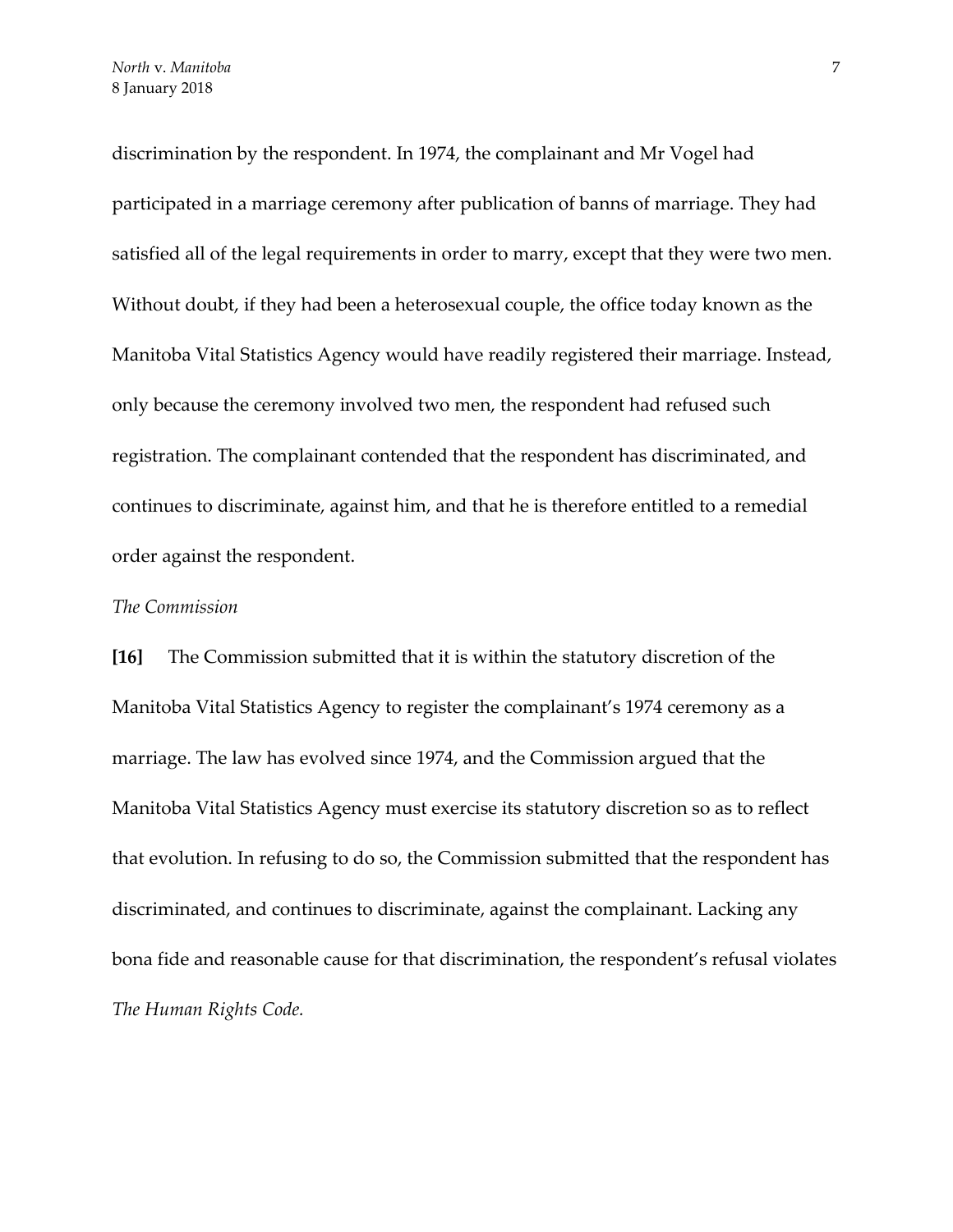#### *The respondent*

**[17]** The respondent relied upon the 1974 decision of *North* v. *Manitoba (Recorder of Vital Statistics)*, where Philp CJ characterized the complainant's ceremony of marriage as "a nullity". The respondent argued that the decision continues to bind it and precludes registration. In short, the respondent submitted that there has never been anything for the respondent to register, because a judge has ruled it to be so. No question of discrimination therefore arises.

**[18]** In the alternative, the respondent argued that, if I found that it had discriminated against the complainant, the 1974 decision of *North* v. *Manitoba (Recorder of Vital Statistics)* amounts to a bona fide and reasonable cause for the discrimination.

**[19]** Regardless of which alternative, the respondent underlined that it is beyond the jurisdiction of a human rights adjudicator to overrule that 1974 decision. Ultimately, instead of proceeding by way of a human rights complaint, the respondent opined that the complainant should seek relief through a private act of the federal Parliament, which would overrule the finding in *North* v. *Manitoba (Recorder of Vital Statistics)* and thereby allow the respondent to register the complainant's 1974 ceremony as a marriage.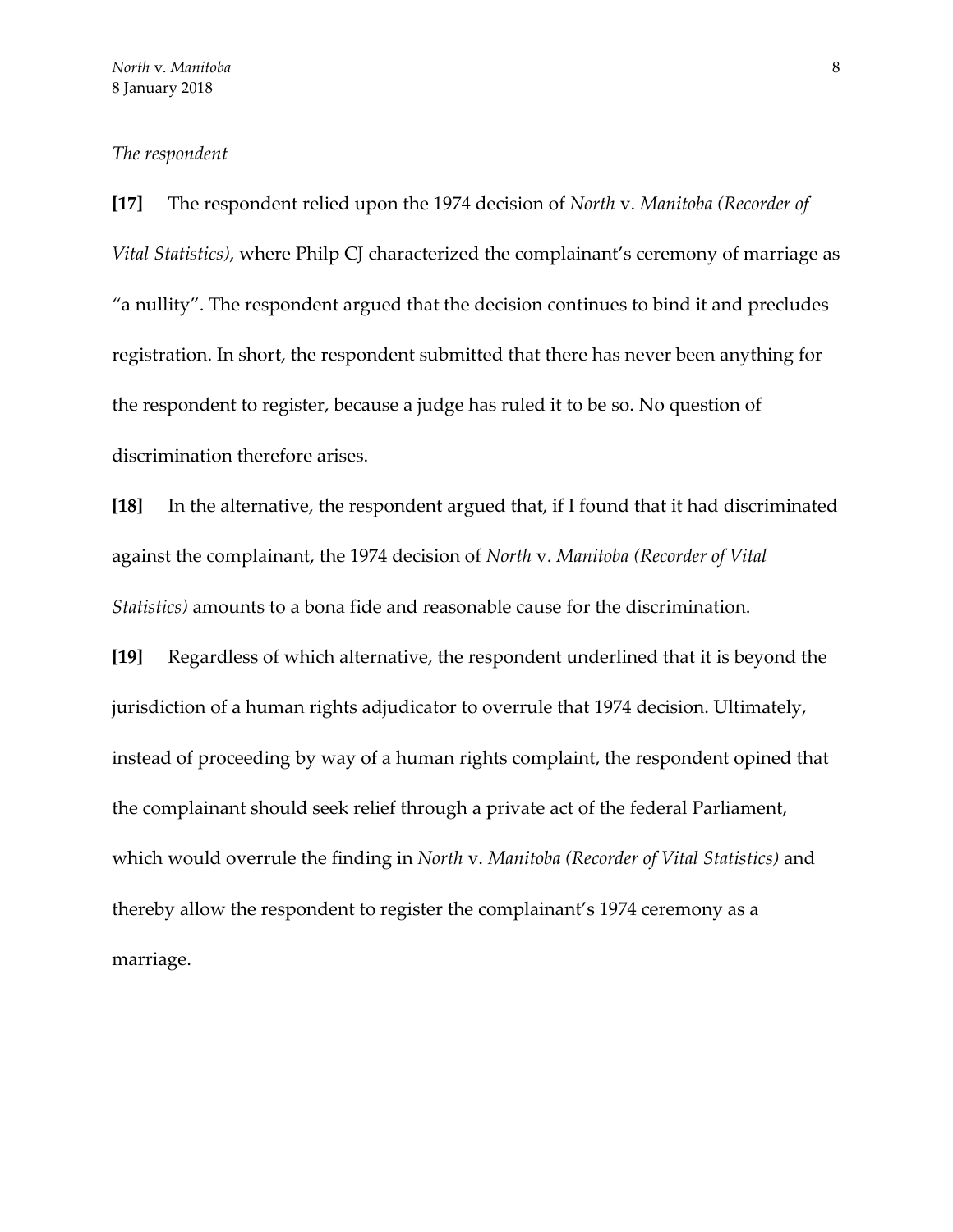## **Analysis**

*The respondent has not discriminated against the complainant*

**[20]** Philp CJ characterized the 1974 marriage ceremony of the complainant as a nullity: *North* v. *Manitoba (Recorder of Vital Statistics)* at para. 16. I accept the respondent's submission that it is not open to a human rights adjudicator to overrule that finding. I therefore conclude that there is no marriage for the respondent to register. In refusing to register that which a court has determined to be a nullity, the respondent is not discriminating against the complainant; it is instead respecting a binding court decision.

**[21]** I further conclude that this is the only basis upon which the respondent has refused to register the complainant's ceremony of marriage. I adopt the respondent's submission that the sexual orientation of the complainant was not, and is not, a factor in its rejection of his application for registration. In other words, the respondent has refused to register a marriage that a court has ruled to be a nullity, and it is incidental that the affected party is a homosexual man. I accept the evidence of the Acting Director of the Manitoba Vital Statistics Agency, whom the Commission had called in order to explain the registration of marriages and establish the extent of the Director's statutory discretion. In particular, the witness stated that, after assuming the acting directorship of the government agency, she had specifically reconsidered the complainant's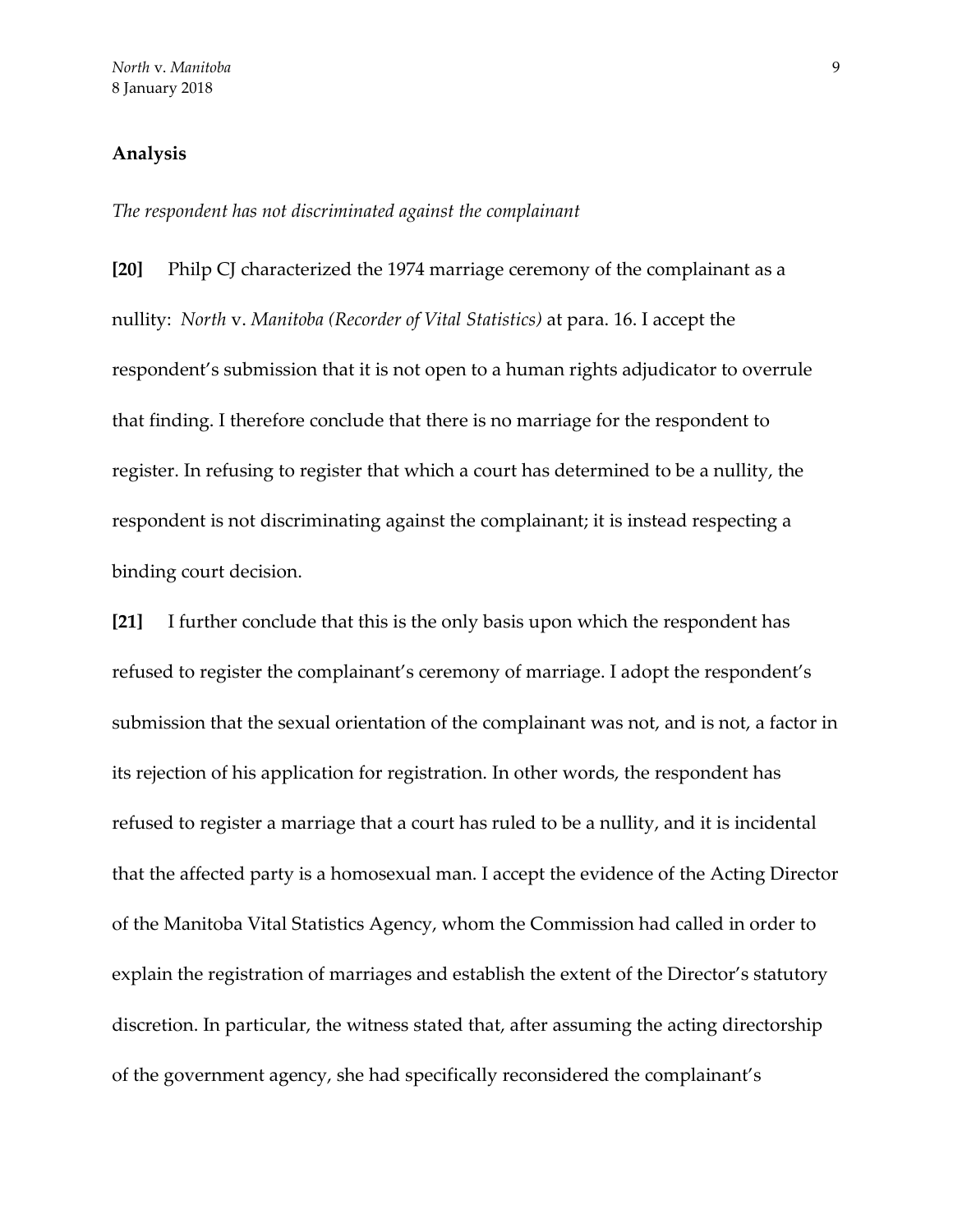application for registration and confirmed that the 1974 decision of *North* v. *Manitoba (Recorder of Vital Statistics)* is the impediment to registration. She could not register as a marriage that which a court had ruled not to be a marriage. I have no reason to ignore or doubt the testimony of the Acting Director, which was neither undermined by other questioning nor contradicted through other evidence. In addition, I observed her to be intelligent, composed, and taking special care when responding to questions on direct evidence, seeming to be very much aware of that her testimony should be accurate and complete.

**[22]** I reject the Commission's argument that it is open to the respondent to exercise its statutory discretion and register the complainant's 1974 ceremony as a marriage. There is a gap in the Commission's argument that I am unable to overcome. In essence, the Commission focused my attention upon the respondent's ongoing refusal to register a same-sex marriage. While Manitoba law in 1974 recognized marriages between only heterosexual individuals, the Commission correctly noted that law has significantly evolved. Given the breadth of the respondent's statutory discretion, the Commission argued that the respondent must exercise that discretion in a way that recognizes, and accords with, the evolution of the law. I entirely accept that decision-makers, such as the respondent, should reflect in their decisions the evolution of the law. However, the obstacle here is the 1974 pronouncement of Philp CJ that the marriage is a nullity. The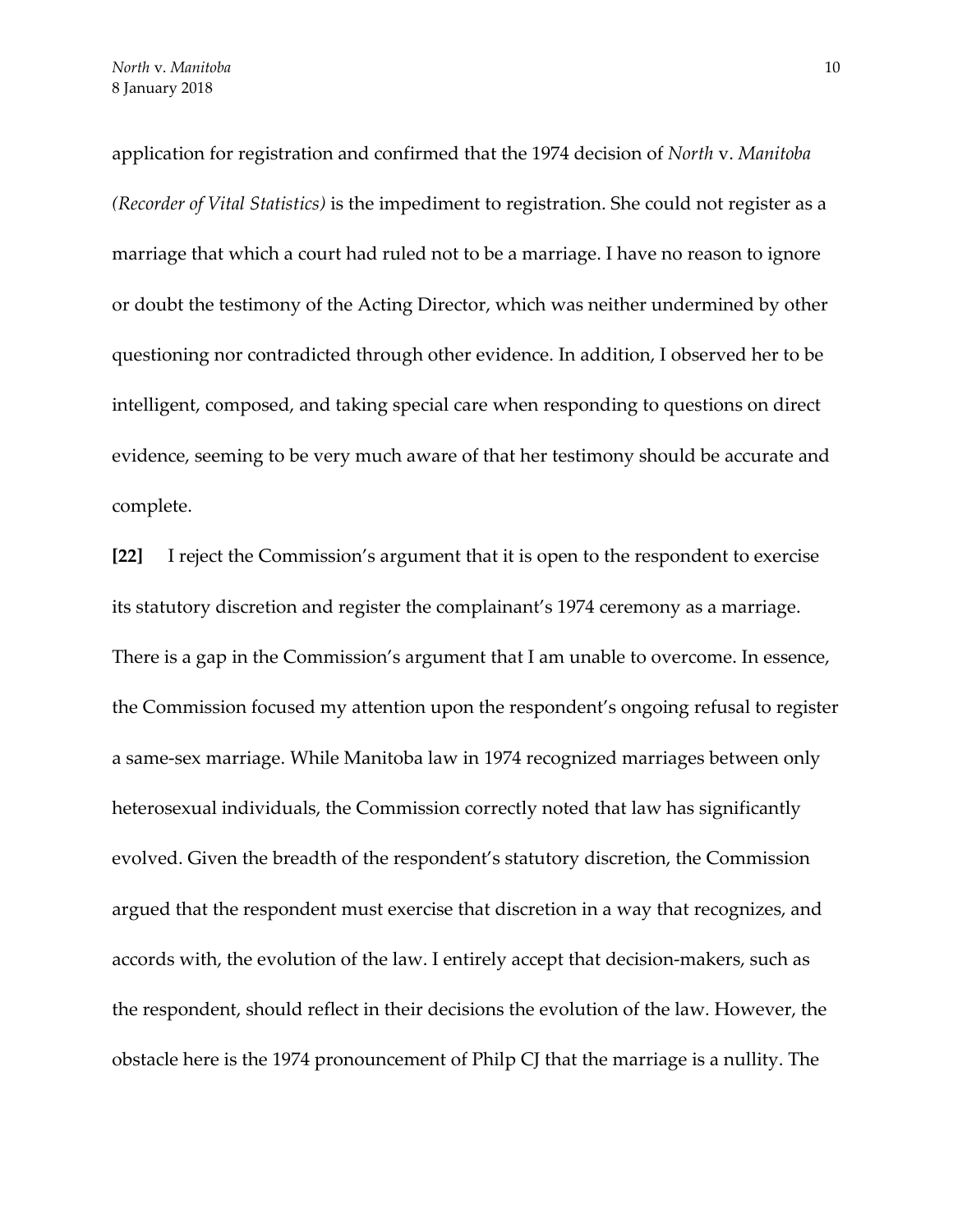Commission's argument ignores that fatal characterization. It is simply not open to a statutory delegate to exercise its discretion in a manner contrary to law.

**[23]** Given my conclusion that the respondent did not discriminate against the complainant, it is unnecessary that I should consider whether or not the respondent had a bona fide and reasonable cause for the discrimination. For the same reason, I need not set out the remedial order to which the complainant would be entitled.

#### *A special Act of the federal Parliament*

**[24]** This complaint is not about human rights and discrimination on the basis of sexual orientation. Instead, the complaint has more to do with administrative law and the obstructive lingering of court rulings which impede the exercise of statutory discretion. A human rights adjudication is not the forum in which to overcome binding judicial pronouncements. It is well beyond my jurisdiction as a mere adjudicator to overturn, revise, or ignore a court ruling, even an historical decision from 1974.

**[25]** As counsel for the respondent explained, the complainant's solution lies within the power of the federal Parliament to enact a special Act that would effectively overrule the decision of *North* v. *Manitoba (Recorder of Vital Statistics)* and deem the complainant's 1974 ceremony to be a marriage which the respondent would then readily register. Without such intervention, a bizarre and embarrassing irony will persist. It is neither fair nor just that the law refuses to recognize the 1974 marriage of a